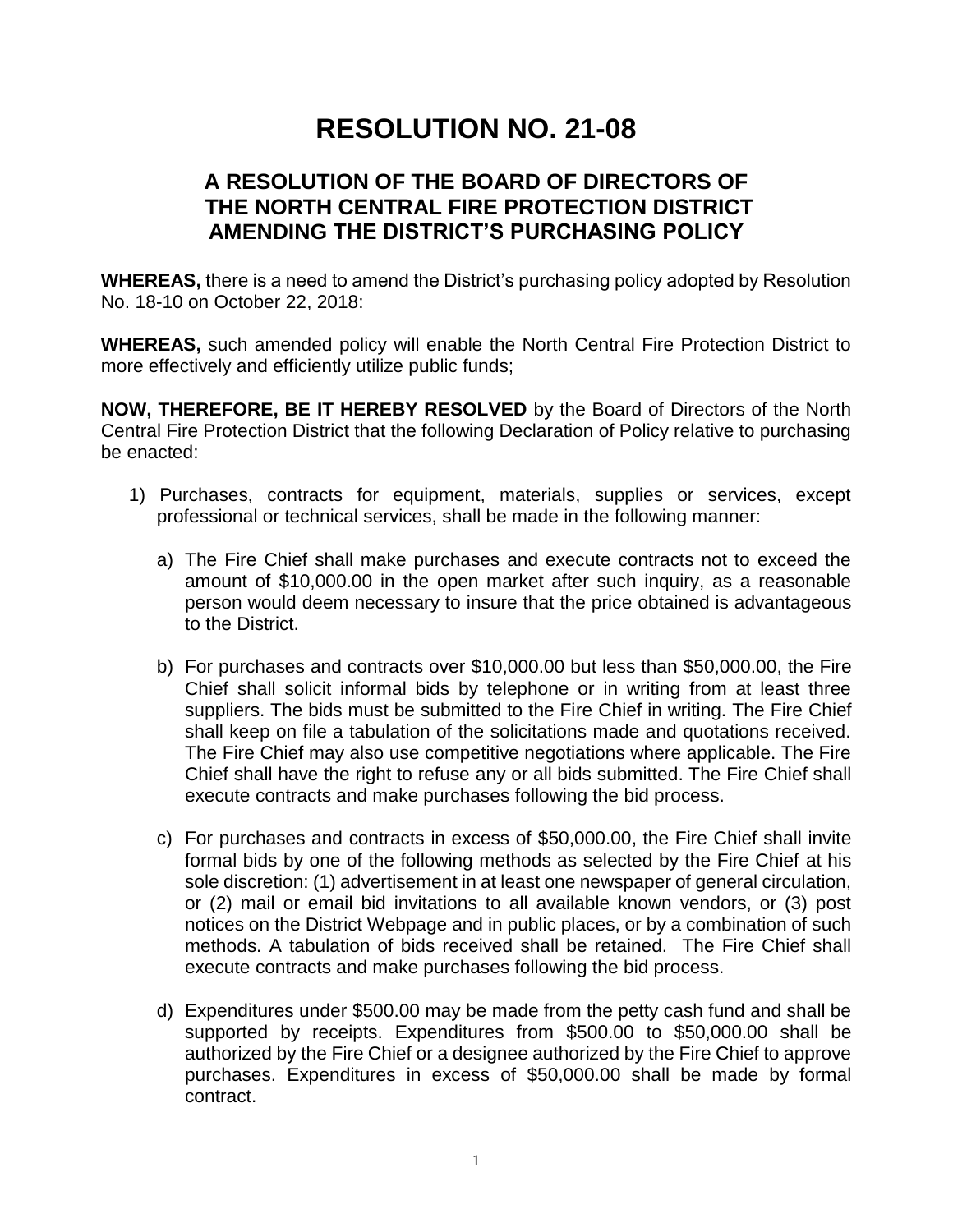- 2) For purchases and contracts specified in Paragraph 1-C above, bidding may be dispensed with if the Fire Chief determines, (a) an emergency exists which permits no delay because of the possibility of injury to life or destruction of property, (b) when only one source of supply is available, (c) when the district desires to maintain standardization of equipment, or (d) when the District is able to use State bids or competitive bid with piggyback authorization. When the foregoing is applicable, the Fire Chief shall so certify in writing and file the certification in the records of the District. If an award is made without competition, a formal report of such award, together with a certification of statement justifying the lack of competition shall be made to the Board of Directors at the next available Board meeting.
- 3) For purchases and contracts specified in Paragraph 1-C above, in excess of \$50,000.00 the Board of Directors will purchase from or award contracts to the qualified bidder submitting the lowest proposal complying with the conditions of the invitation for bids, providing the bid is reasonable and it is in the best interests of the District to accept it. The bidder to whom the award is made will be notified at the earliest practical date. The District, however, reserves the right to reject any and all bids whenever such rejection is in the interest of the District. All bidders shall be required to complete a Statement of Experience and the Fire Chief shall verify the information contained therein. The successful bidder shall obtain a performance bond as a condition precedent to the award of the contract, if determined necessary to the Fire Chief.
	- a) Criteria for determining the qualified bidder shall include, but not be limited to past performance on similar work or services, including:
		- i) Compliance with the plans, specifications and/or contracts;
		- ii) Quality of workmanship or service;
		- iii) Timely completion of the project;
		- iv) Ability to meet insurance and/or bonding requirements.
- 4) Petty Cash and Credit Cards:
	- a) The petty cash fund established shall not exceed \$750.00. The petty cash is used when there is not an established account with a vendor and the vendor does not accept credit card payments, or for incidental purchases. The petty cash will be kept in the safe in the control of the District's Business Manager. For reimbursement, all personnel using petty cash must submit an itemized receipt with the details regarding the transaction to the Business Manager. The petty cash fund will be balanced monthly. The Fire Chief approves all cash receipts.
	- b) The Business Manager shall also be authorized to open credit card accounts to be issued to the following personnel:
		- i) Fire Chief
		- ii) Deputy Fire Chief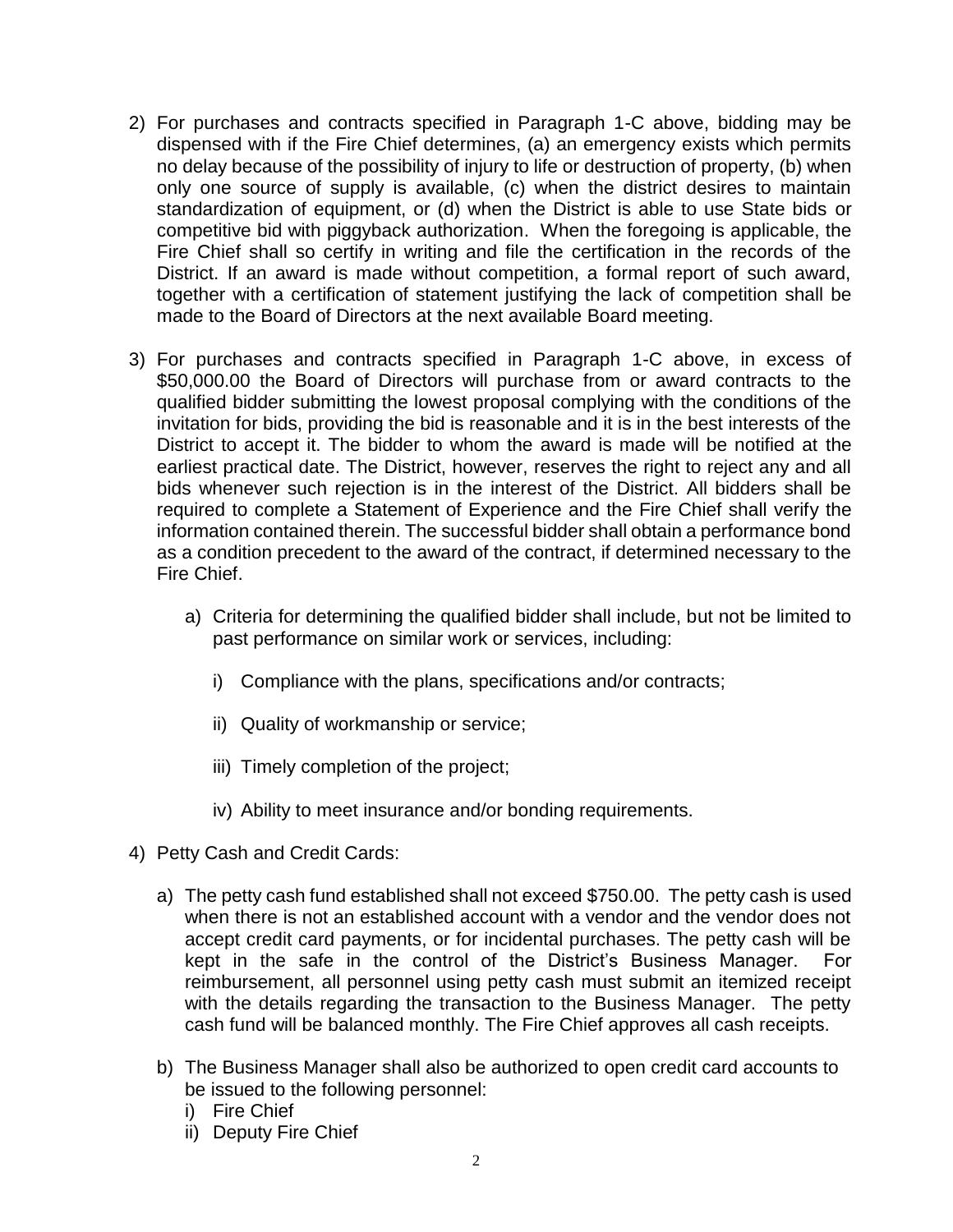- iii) Battalion Chiefs
- iv) Business Manager
- v) Property Maintenance Worker

Each credit card will have a maximum limit to be determined by the Fire Chief Each cardholder shall be accountable for any and all purchases made with their credit card. Purchases shall only be made for District business.

- 5) The Fire Chief may delegate the authority granted under the provision of the foregoing policy to such other District personnel as he deems advisable.
- 6) This policy supercedes and replaces all prior District purchasing policies and procedures as of the date of adoption of this resolution.

Passed and adopted at a regular meeting of the Board of Directors of the North Central Fire Protection District held on the 22<sup>nd</sup> day of July 2021 by the following vote:

**AYES:**

**NOES:**

**ABSENT:**

**ABSTAIN**

### **APPROVED:**

\_\_\_\_\_\_\_\_\_\_\_\_\_\_\_\_\_\_\_\_\_\_\_\_\_\_\_\_\_\_ Ken Abrahamian, Board Chairperson

**ATTEST:**

\_\_\_\_\_\_\_\_\_\_\_\_\_\_\_\_\_\_\_\_\_\_\_\_\_\_\_\_\_\_\_\_ Rusty Nonini, Board Vice Chair